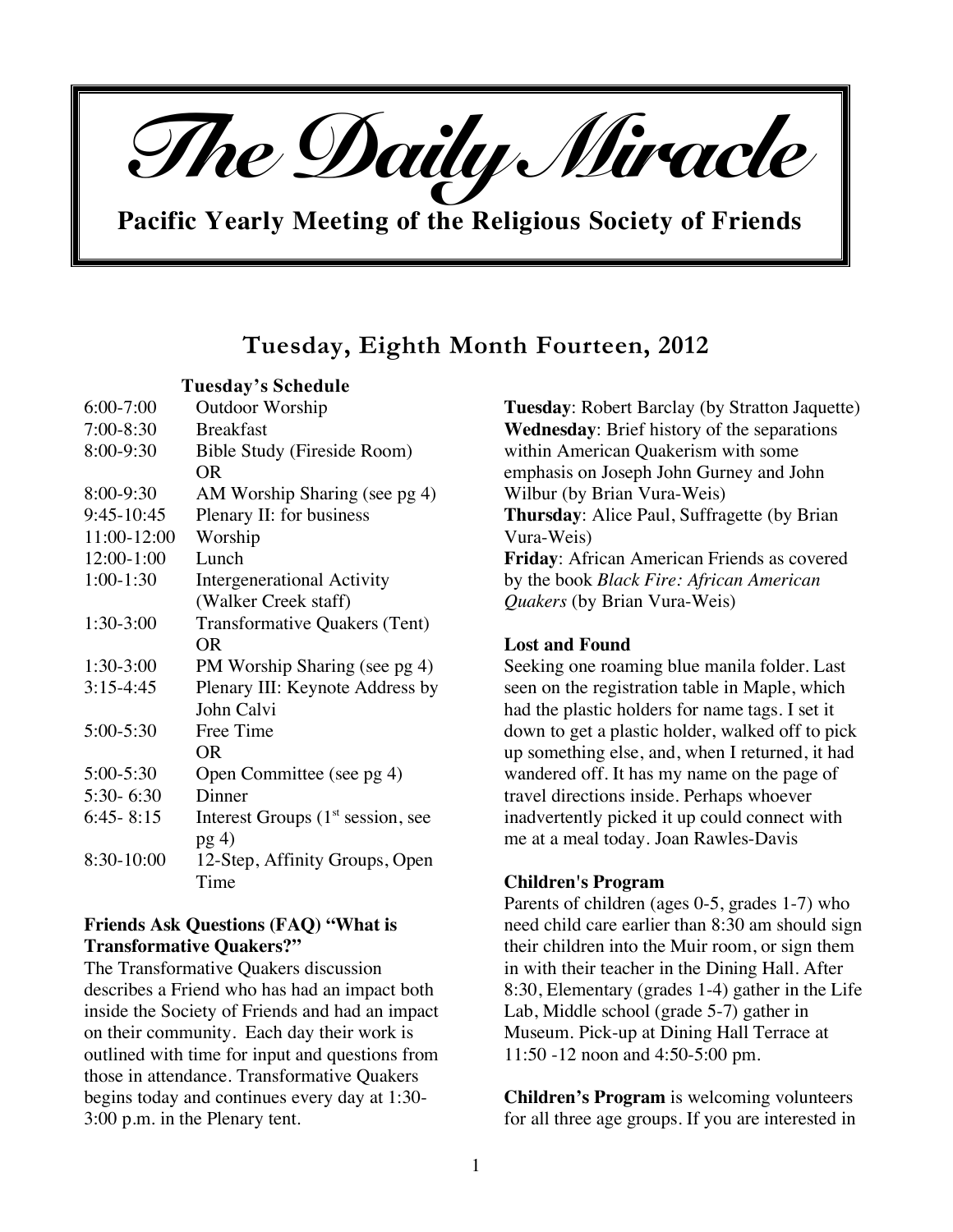sharing a skill or just hanging out and getting to know the upcoming generations, please see Rhea Farley or talk to one of the teachers of the age group of your choice.

#### **Book Signing Event for** *Family Values*

The novel *Family Values* is written and published by a member of this yearly meeting under his penname Eric Newcastle. It features Quaker characters in a moving tale about two gay teenage boys, one of whom is brutally assaulted and left for dead. What led up to this event and how his family deals with the situation is told over generations. In tone, *Family Values* is much like Jessamyn West's *The Friendly Persuasion*, set in the 21st century. The novel demonstrates how the power of love and acceptance found in family can be transformative, as one family struggles to find grace in the face of adversity. Who is Eric Newcastle? Come find out at the Earthlight Bookstore between 5:00 and 6:00 PM today. Eric will only be here Monday and Tuesday.

**Will you be clerking among Friends in the near future?** If so, come learn more about your role as clerk in a workshop with Barbara Babin and Shayne Lightner at Quaker Center from August 31st to September 2nd.

**The new Earthlight Bookstore** is open 1:00 to 3:00 PM every day through Friday and 5:00 to 10:00 PM every evening through Thursday. We can handle consignment sales. Warning: we also accept MasterCard and Visa.

A portion of the store is available to come to your event, conference, or meeting. Check with Tom and Sandy Farley or Eric Sabelman. The store is in the Rachel Carson Room in the Museum Building. Volunteer cashiers are needed.

**Unity With Nature** is offering an intergenerational walk/hike today from 1:00 to 1:30 PM. JYMers who are planning on swimming should bring their swim gear. Everyone bring water and wear walking shoes. Bring a hat if you like. We will meet in front of the Dining Hall at 12:45 PM, so try to eat early. Unity With Nature would like to suggest that we gather in a circle first. Why? Rather than trudging along with brains speeding forward, hither, and yon, we thought to center our group before starting off; not only acknowledging an intergenerational "other-ness", but also by naming an ancestor we wish to bring along with us on this trip. Let's see the world through our eyes, our ancestors' eyes, and our young ones' eyes. If you desire, you may also say where you are from…you are inescapably bringing your homeland with you. Renie Wong Lindley Co-clerk, Unity With Nature

#### **A Brief Survey of Meetings**

Ramona Hussey would like to capture information about meetings within our yearly meeting. Do you have a few minutes to answer brief questions about the size and composition of your meeting? I'll try to catch people outside the Dining Hall. See me with my purple folder. Thank you. Ramona Hussey, Honolulu Friends Meeting

The hugely successful series, **Transformative Quakers,** will feature in its final session this week (at 3:15 PM on Friday) sharing around a new book, *Black Fire: African American Quakers* on Spirituality and Human Rights. Like all Transformative Quakers sessions, this will be a thoroughly participatory event, inviting contributions from all who are present. Our PYM bookstore has three copies of *Black Fire* for sale, and Brian Vura-Weis has two more. We invite you to purchase a copy, do a bit of reading in this exciting collection this week, and come prepared to share from your experience. From the Subcommittee on Racial **Iustice** 

#### **What is "Friendly Persuasion" Today?**

Many Friends of a certain age will recall the charming and Quaker-friendly 1956 Hollywood film *Friendly Persuasion*, starring Gary Cooper as the head of a Quaker family in Civil War-era Indiana, and Anthony Perkins, as a son old enough to enlist in the Union Army. As Confederate raiders bent on deadly violence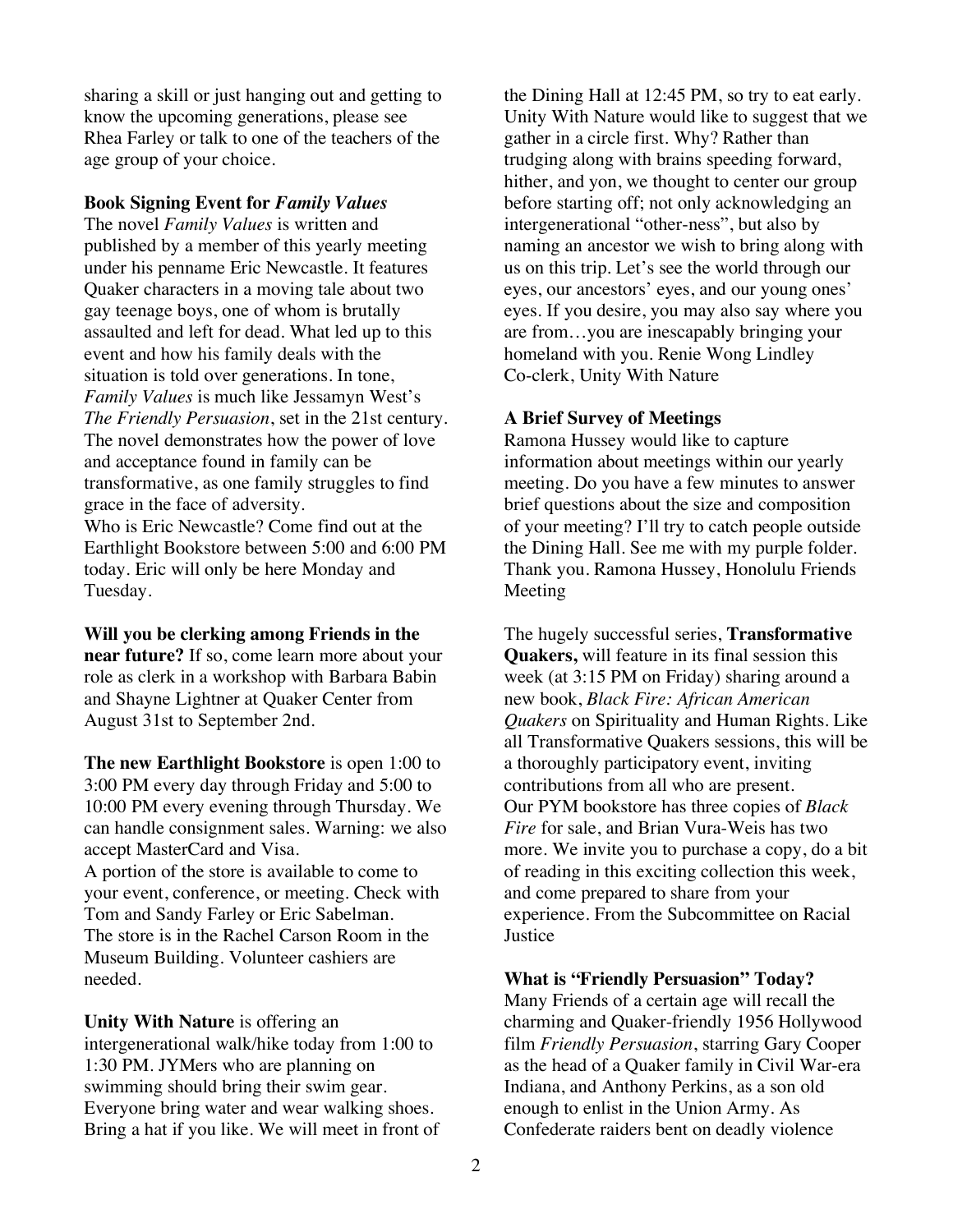approach their own farm, father and son must decide how to respond. Of course, the word "persuasion" in the film's title actually refers to an older meaning, i.e. "being of the Friend's persuasion or belief." But it also raises the possibility that the situation will persuade these two Friends to become fighting Quakers in selfdefense.

Today, our situation locally and globally is equally dire. To address it, we Friends need to face something just as difficult, but very different from that hard Civil War choice. Our challenge is learning how to better persuade others that peaceful, just, and eco-friendly solutions work. To do this, we first need to answer three questions: how can we find common ground from which to communicate more accessibly, how might the process and the content be congruent with our own values, and how do we start? To find out more, please come to the "Friendly Persuasion Today" Interest Group, Wednesday, August 15th, from 6:45 – 8:15 p.m. It will be facilitated by Susan Strong of Strawberry Creek Meeting. Her new book *Move Our Message: How To Get America's Ear* will be in the PYM bookstore.

**Renie Wong Lindley** renie.lindley@yahoo.com needs a place to stay over Saturday night and to get a ride to Sonoma City Express bus stop early Sunday morning. (Oakland Airport for flight to Honolulu.)

**LGBTQ Friends** will gather to get to know one another today,  $8:30 - 10:00$  PM, in the Fireside Room. Friends of all ages are welcome.

#### **PYM's Hearing Assistance System**

Would you like your own personal volume control in Plenary? Now you can—try out one of the headsets available near the clerk's table. You'll get crystal-clear sound, which you can adjust. It also works with "T-Coil" hearing aids. Please sit in the center section, rows 2-4, to get the best reception. Contact Jim Avera.

**12-Step Meeting** every evening, 8:30 pm Salmon.

**Peace and Social Order Committee** will meet 7:30 am today at breakfast in the Dining Hall.

**Lifeguard at pond**: there will be a lifeguard from 2-4 pm on today, Wednesday and Friday afternoons. Children's program and JYM will be there, and adult Friends are also welcome.

**Singing**. Each night, 9 pm, Muir. Bring song books and instruments.

**350th Anniversary of Quakers in North America Chart**, \$6, in craft area, Maple. 40 x 60 inch wall chart with surprising statistics and background for current "realignments taking place."

### **Registration Hours**

12-12:30 and 5-5:30 pm, Maple.

**Friends Peace Teams Interest Group** will meet today, 6:45 pm, Salmon. Come and hear how AVP and Friends have begun building community after war in many villages in the African Great Lakes region, parts of Indonesia, Central America, and Columbia. Trauma healing has been developed and has been brought to AVP in California.

**Visit Friends House in Santa Rosa after PYM** While you are in the North Bay, why not pay a visit to Friends House in Santa Rosa? This Quaker-designed retirement community is having an open house next weekend (8/18-19) for all Pacific Yearly Meeting attenders. Join a supper under the big oak tree, stay overnight if you wish, and enjoy a breakfast in one of our apartments. Sunday morning singing will be followed by worship at 10 a.m. See Steve Birdlebough to RSVP, or if you have questions.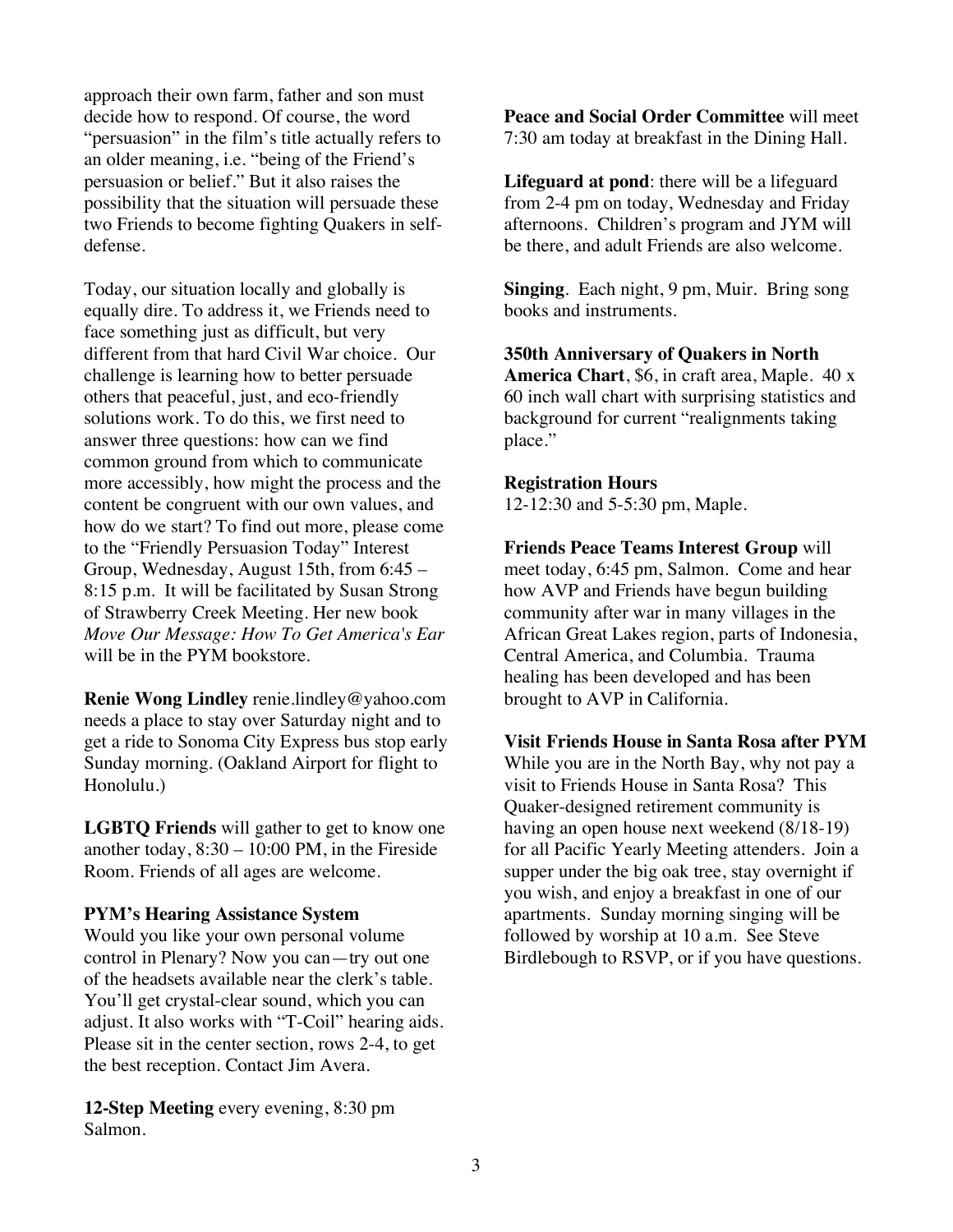**Meeting Representatives to PYM** are invited to meet with the Rep Support Subcommittee and your fellow Meeting Reps today during Open Committee time from 5:00 pm to 5:30 pm in the Plenary Tent alcove (just inside the main door to the Plenary Tent). We look forward to seeing you. Rep Support Subcommittee

# **Ministry and Oversight** Meeting on

Background Checks and Insurance, Owl Lodge 8:30 p.m. tonight.

#### **Today's Open Committee Schedule 5:00 – 5:30 PM**

Finance – Fireside Nominating – Salmon Ministry & Oversight – Owl Rep Support – Tent alcove

**Epistle Committee** members are: Steve Smith (Convenor), Cody Lowry, Patricia Portillo. Please contact them for your input.

# **Today's Interest Groups**

**Friends Peace Teams** in Salmon. Sponsored by Peace & Social Order, Led by Gay Howard.

**Food for Thought, Food for Body, Food for Spirit and Food for Earth** in Sequoia Garden Sponsored by Unity with Nature, Led by Maia Wolff.

# **The joy of Racial Healing: Stretching**

**ourselves without harming each other** in Tent Alcove. Sponsored by M&O Racial Justice Subcommittee, Led by Laura Magnani, Alvaro Alvarado and Deborah Marks.

# **Iran: Promoting Diplomacy, Not War** in

Sequoia Lounge. Sponsored by FCNL, Led by Stephen McNeil.

**Healing Trauma** in Fireside. Sponsored by M&O, Led by John Calvi.

#### **Undocumented Students** in Maple.

Sponsored by P&SO and Latin American Concerns, Led by Alvaro Alvarado and Patricia Portillo.

# **Need a Ride Home/Offer a Ride?**

If you spared-the-air by ride-sharing to PYM, or if you have an extra seat in your car going home, please post a notice on the ride board at the entrance to the Dining Hall ASAP! If you need a ride, give your destination and preferred time of departure (plus any airline or other connection requirements) and if you are offering a ride, give your destination and preferred route. Check the board often to make a good match.

#### **Ride Needed This Evening**

Clare Griese is returning from the Quaker Youth Pilgrimage, and needs a ride from the Airporter in Novato to Walker Creek between 7-8 p.m. tonight (Tuesday). If you would like to drive her, please contact Alyssa Nelson or Steve Birdlebough

# **Worship Sharing Locations**

(Check your Badge for your assigned group) AM1 – Sequoia Garden (1 of 2) AM2 – Maple AM3 – Sequoia Lounge AM4 – Pine Living Room AM5 – Sequoia Middle AM6 – Willow Living Room AM7 – Cypress Living Room AM8 – Sequoia Garden (2 of 2) AM9 – Buckeye AM10 – Eucalyptus Living Room AM11 – Teachers Living Room AM12 – Eagle Dorm AM Drop-in 1 Tent AM Drop-in 2 Tent AM Drop-in Tent Alcove PM13 – Maple PM14 – Sequoia Garden PM15 – Sequoia Lounge PM16 – Fireside Room PM17 – Salmon PM18 – Pine Living Room PM19 - Eucalyptus Living Room PM20 - Cypress Living Room PM Drop-in 1 – Teachers Living Room PM Drop-in 2 Buckeye Lodge Living Room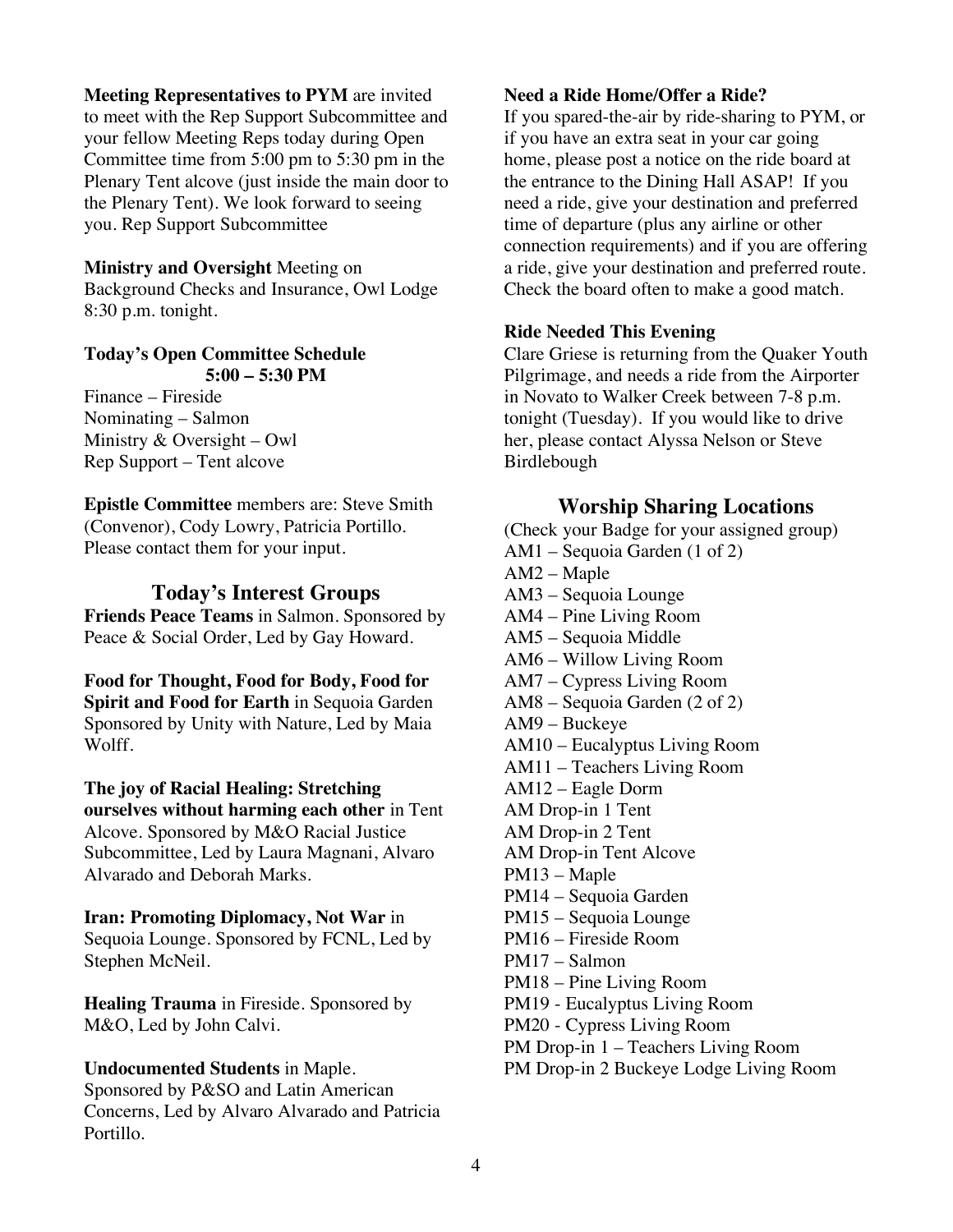# *Hugging*

 *Hugging is healthy It helps the body's immune system It keeps you healthier It cures depression It reduces stress It induces sleep It's invigorating It's rejuvenating It has no unpleasant side effects And hugging is no less than a miracle drug*

*Hugging is all natural It is organic Naturally sweet No pesticides No preservatives No artificial ingredients And one hundred percent wholesome*

> *Hugging is practically perfect There are no moveable parts No batteries to wear out No periodic check-ups Low energy consumption High-energy yield Inflation proof Non-fattening No monthly payments No insurance requirements Theft proof Non-taxable Non-polluting And of course fully returnable*

> > *Anonymous*